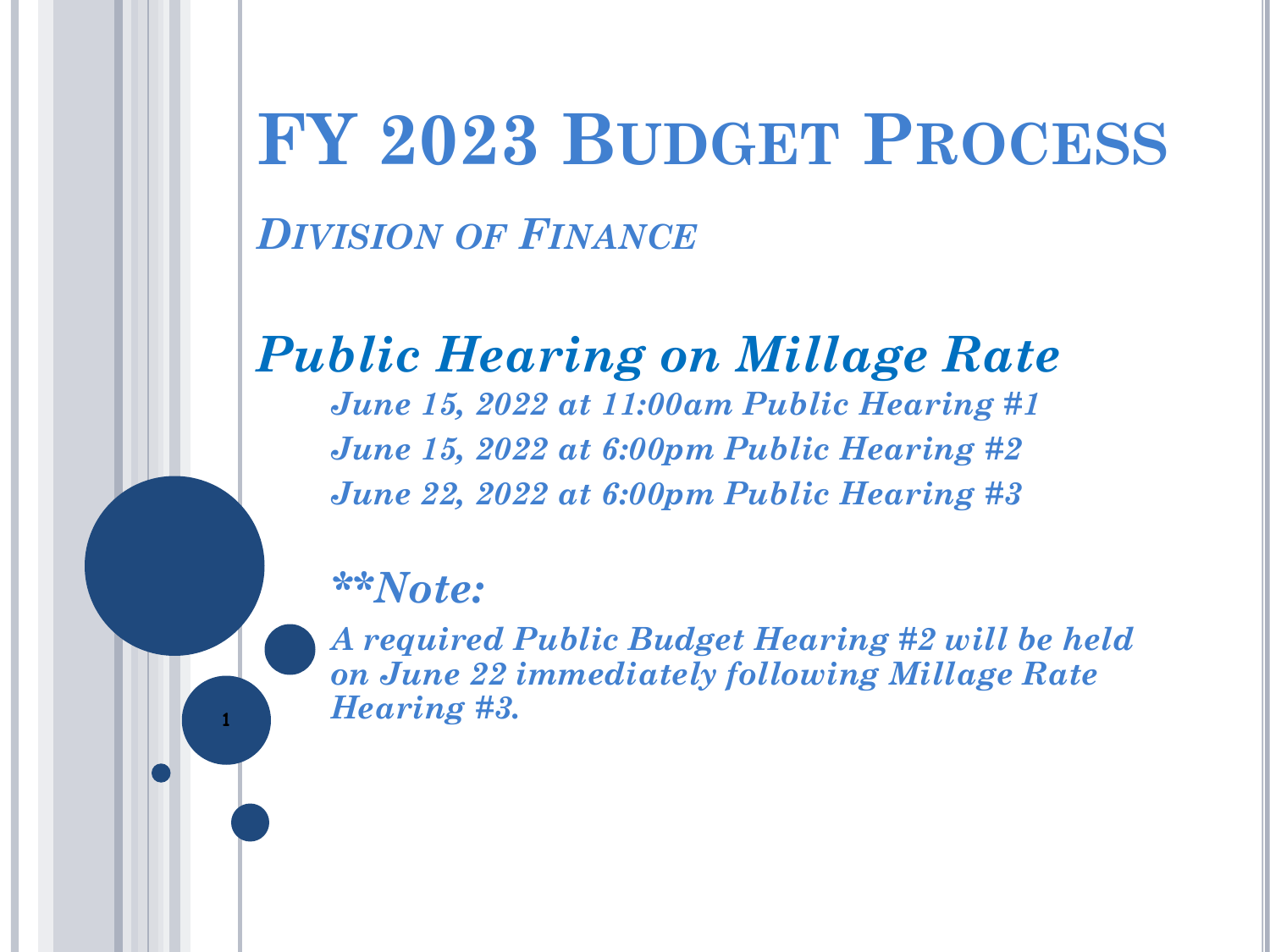### **FY 2023 BUDGET PROCESS** *TAXPAYER BILL OF RIGHTS*

 $\checkmark$ The bill was designed to prevent "back door tax increases" which occur when local governments maintain a level millage rate even though the existing tax digest grows.

 $\checkmark$  Determine the millage equivalent of taxable value added by reassessments to existing real property.

 $\checkmark$ Subtract from prior year millage rate to arrive at the "Roll-Back Rate".

 $\checkmark$ Any millage rate in excess of the "Roll-Back Rate" must be advertised as a tax increase, requires a press release to be issued, and requires 3 public hearings to be held.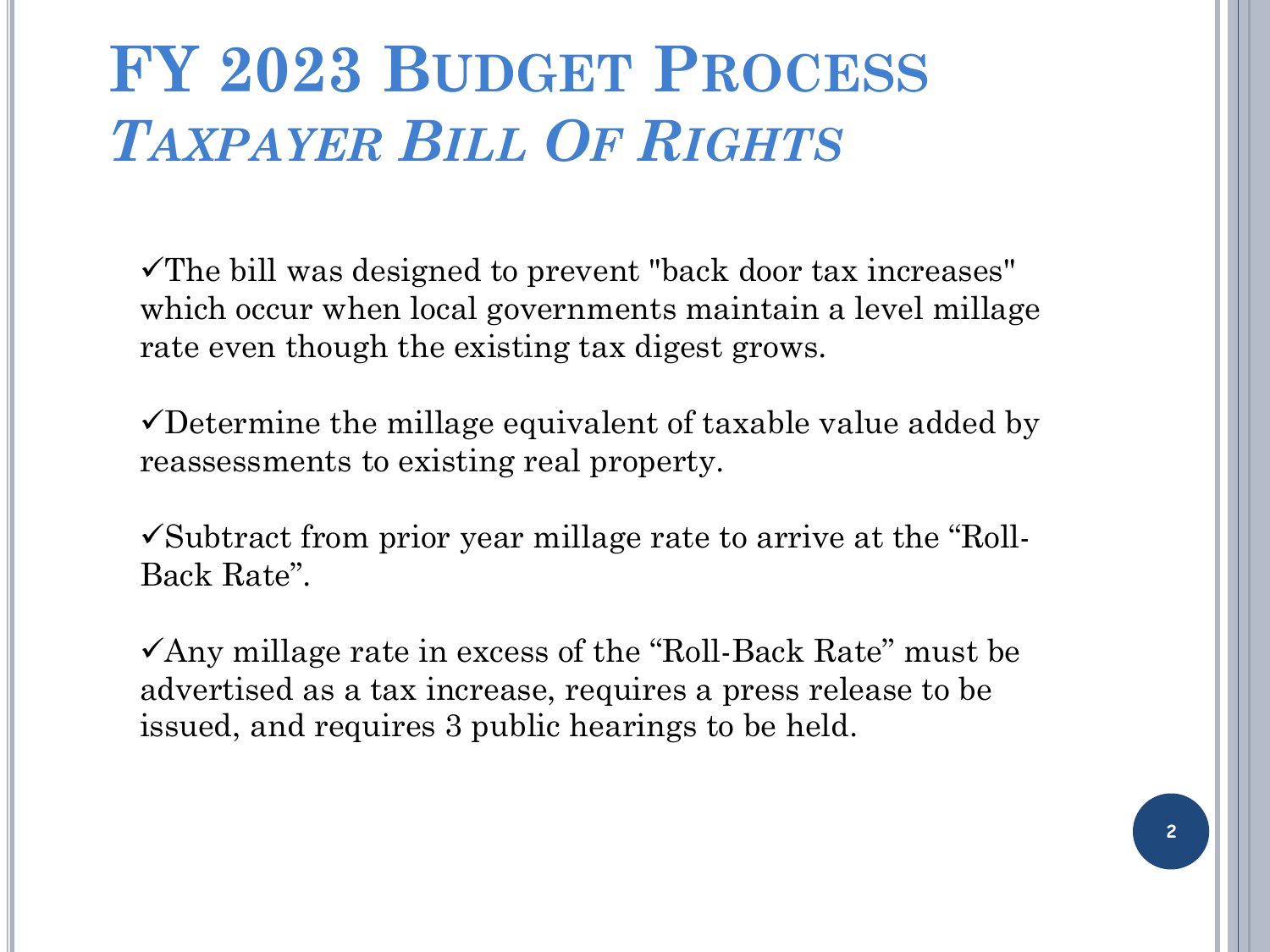### **FY 2023 BUDGET PROCESS** *TAX DIGEST*

|                          | <b>CY2021</b>   |                          | <b>CY2022</b>     |                   |
|--------------------------|-----------------|--------------------------|-------------------|-------------------|
|                          | (FY 2022)       |                          | (FY 2023)         |                   |
|                          | M & O           | <b>BOND</b>              | M & O             | <b>BOND</b>       |
| <b>Real and Personal</b> | 19,345,249,423  | $\overline{\phantom{a}}$ | 22,570,601,830    |                   |
| <b>Motor Vehicles</b>    | 73,692,450      |                          | 64,441,240        |                   |
| Mobile Homes             | 22,865,384      | $\overline{\phantom{a}}$ | 27,204,812        |                   |
| Timber                   | 785,924         |                          | 901,549           |                   |
| Heavy Duty Equip         | 7,784,505       |                          | 4,853,565         |                   |
| <b>Gross Digest</b>      | 19,450,377,686  | 19,450,377,686           | 22,668,002,996    | 22,668,002,996    |
| Less Exemptions          | (3,780,141,354) | (3,215,933,435)          | (4,519,388,731)   | (3,490,488,703)   |
| <b>Net Digest</b>        | 15,670,236,332  | 16,234,444,251           | 18, 148, 614, 265 | 19, 177, 514, 293 |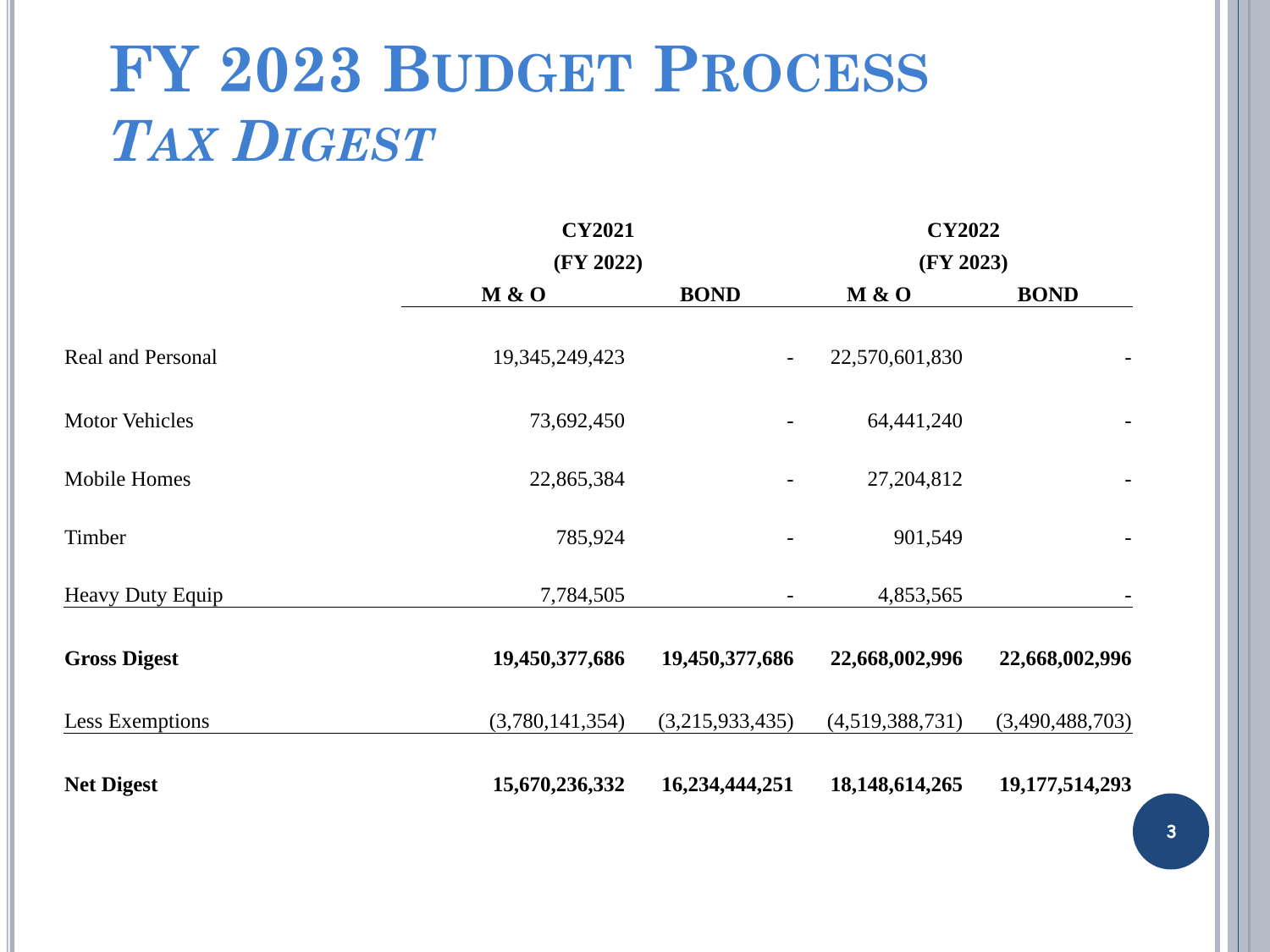### **FY 2023 BUDGET PROCESS** *MILLAGE RATE EXPLAINED*

Sometimes, when assessed property values go up, homeowners will pay more taxes even when the school district millage rate remains unchanged or is lowered. Even though the millage rate has not gone up, taxpayers may see increased cost – this is because the value of their property has increased.



**For FY23, SCCPSS recommends a reduction in the millage rate by .50 mil.** This will help lower the tax liability for homeowners who may experience an increase in property tax valuations. This decrease would lower the District's existing millage rate of 18.131 mills to 17.631 mills.

\*\*When the millage rate is not rolled back entirely to offset increases in the digest, state law requires school districts to advertise a "tax increase" even though the existing millage rate has not gone up.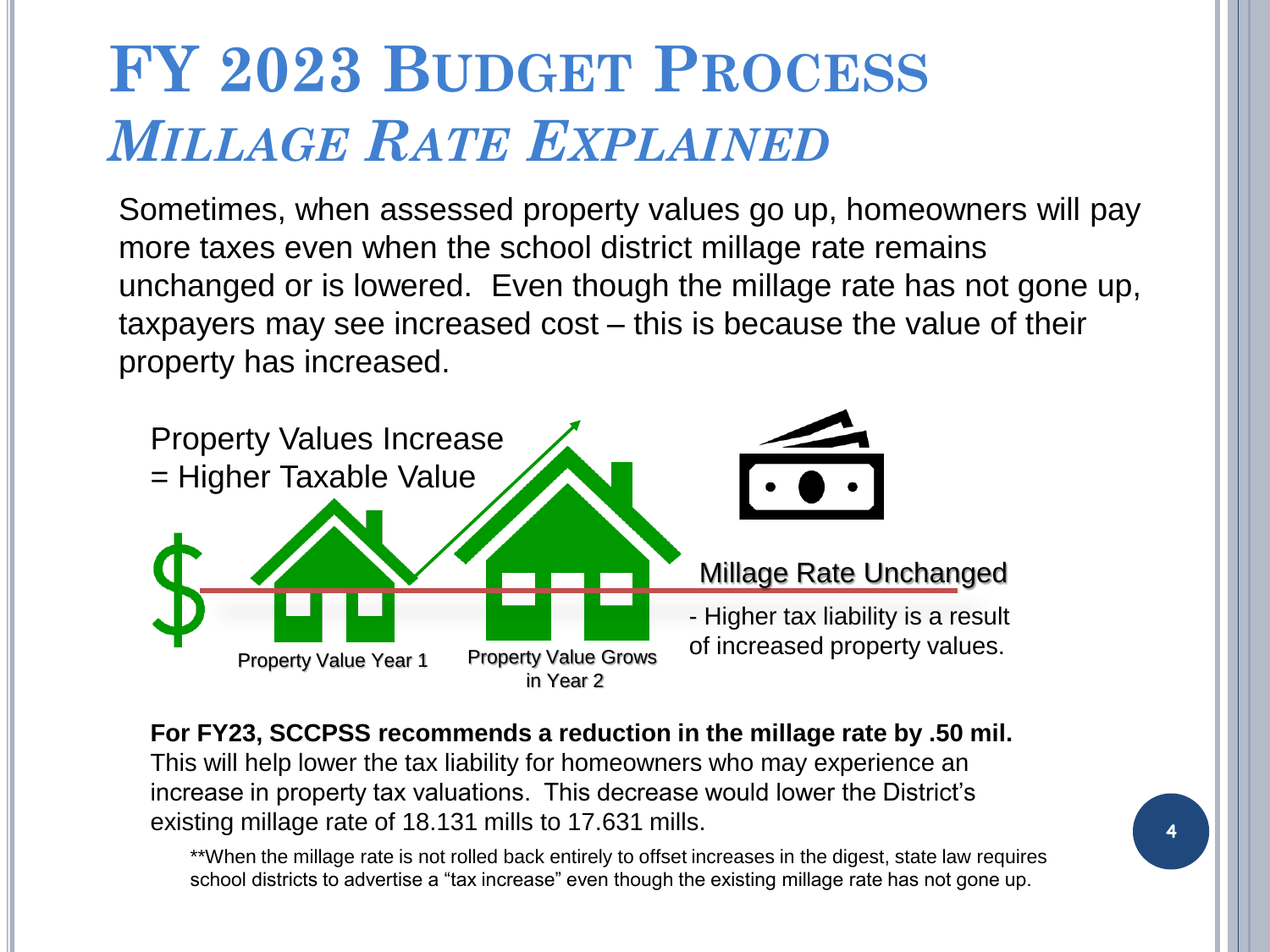### **FY 2023 BUDGET PROCESS** *TAXPAYER BILL OF RIGHTS*

#### **Calculation of Roll Back Rate Maintenance and Operations**

| <b>Abbreviation</b>  | <b>Description</b>              | <b>Amount</b>     |
|----------------------|---------------------------------|-------------------|
| <b>RVA</b>           | <b>Reassessment Value Added</b> | 1,914,693,646     |
| <b>CYD</b>           | Current (New) Year Net Digest   | 18, 148, 614, 265 |
| <b>PYM</b>           | Prior Year Millage Rate         | 18.131            |
| $ME = (RVA/CYD)*PYM$ | Millage Equivalent              | 1.913             |
| <b>RR</b>            | <b>Rollback Millage Rate</b>    | 16.218            |
|                      |                                 |                   |
| <b>MR</b>            | New Year Millage Rate           | 17.631            |
|                      |                                 |                   |
| $(MR-RR)/RR$         | Percent Increase                | 8.71%             |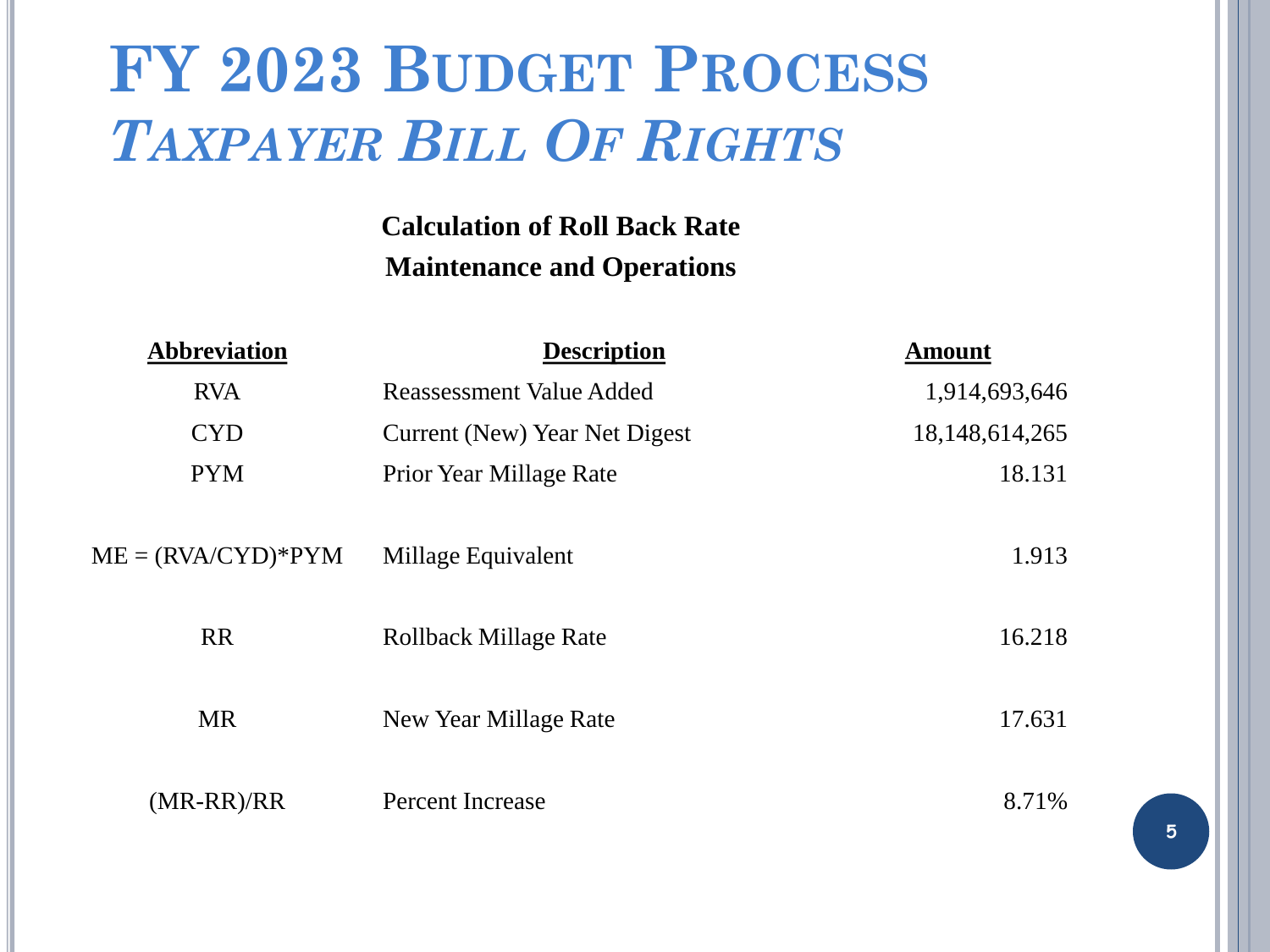## **FY 2023 BUDGET PROCESS** *MILLAGE RATES*

|                            | <b>CY 2021</b> | <b>CY 2022</b> |               |
|----------------------------|----------------|----------------|---------------|
|                            | (FY 2022)      | (FY 2023)      | <b>CHANGE</b> |
| Maintenance and Operations | 18.131         | 17.631         | (0.500)       |
| <b>Bond</b>                | 0.000          | 0.000          | 0.000         |
| <b>Combined Total</b>      | 18.131         | 17.631         | (0.500)       |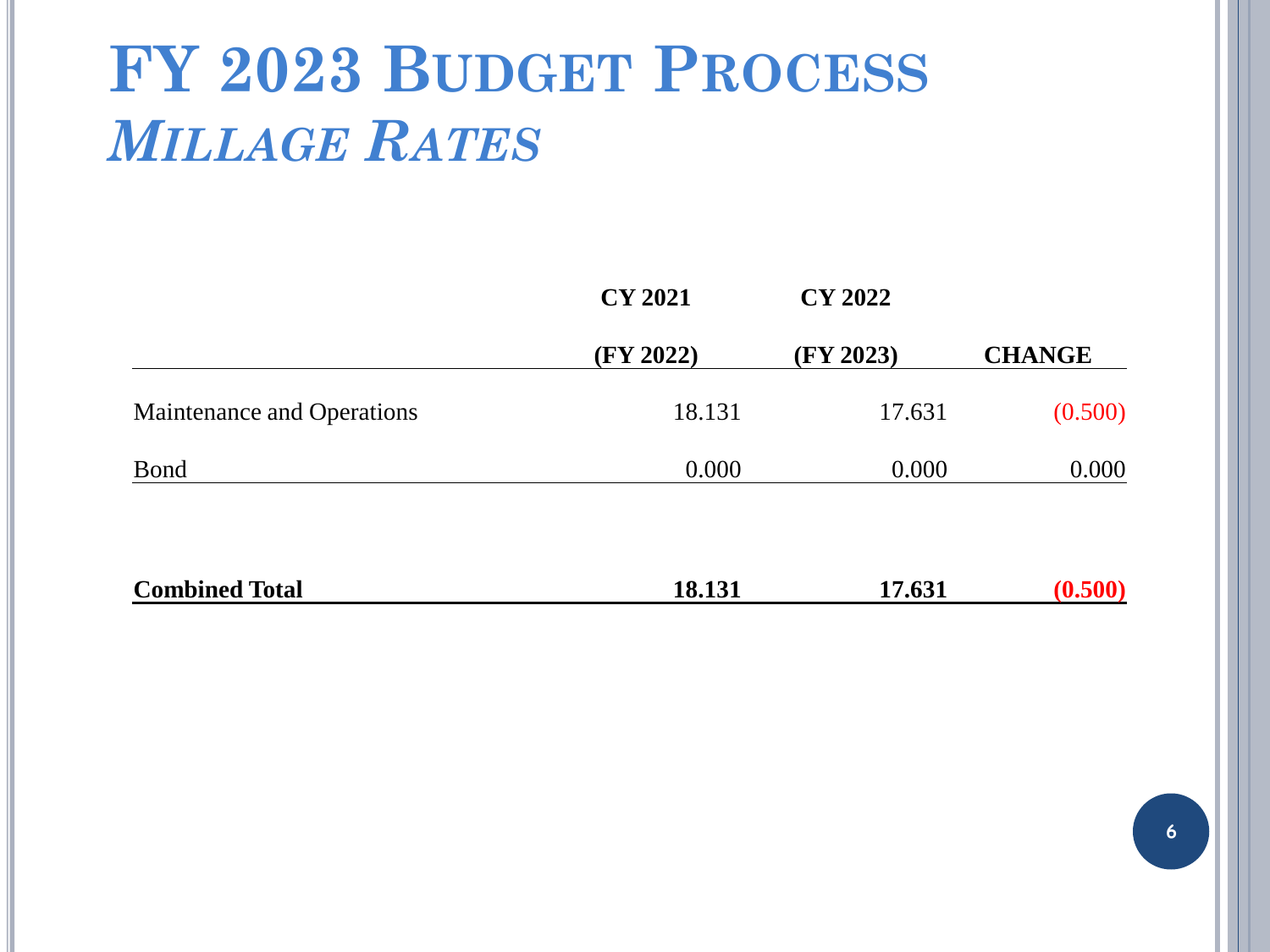### **FY 2023 BUDGET PROCESS** *CALCULATION OF SCHOOL TAXES*

#### **Projected Tax Impact with 0.50 mill decrease**

**Total School Taxes Paid on a Homestead Valued at \$187,500**

|                                                 |                   | Fiscal Year 22 |          |    |             | Fiscal Year 23 |                |
|-------------------------------------------------|-------------------|----------------|----------|----|-------------|----------------|----------------|
|                                                 | M & O             | Bond           | Combined |    | M & O       | Bond           | Combined       |
| <b>Appraised Value</b>                          | \$<br>187,500     | \$<br>187,500  |          | \$ | 187,500     | \$<br>187,500  |                |
| Assessment Ratio                                | 40%               | 40%            |          |    | 40%         | 40%            |                |
| Assessed Value                                  | \$<br>75,000      | \$<br>75,000   |          | \$ | 75,000      | \$<br>75,000   |                |
| S1 Regular Homestead*                           | \$<br>(2,000)     | \$             |          | \$ | (2,000)     | \$<br>٠        |                |
| Net Assessed Value \$                           | 73,000            | \$<br>75,000   |          | \$ | 73,000      | \$<br>75,000   |                |
| Millage Rate                                    | 18.131            | $\overline{0}$ | 18.131   |    | 17.631      | $\theta$       | 17.631         |
| <b>Total School Taxes</b>                       | \$<br>1,323.56 \$ | \$             | 1,323.56 | \$ | 1,287.06 \$ | $\blacksquare$ | \$<br>1,287.06 |
| *Assumes S1 (State Homestead) Exemption<br>Only |                   |                |          |    |             |                |                |
| Millage Rate Decrease                           |                   |                |          |    |             |                | (0.50)         |
| <b>Annual Tax Decrease</b>                      |                   |                |          |    |             |                | \$<br>(36.50)  |
| Monthly Decrease                                |                   |                |          |    |             |                | \$<br>(3.04)   |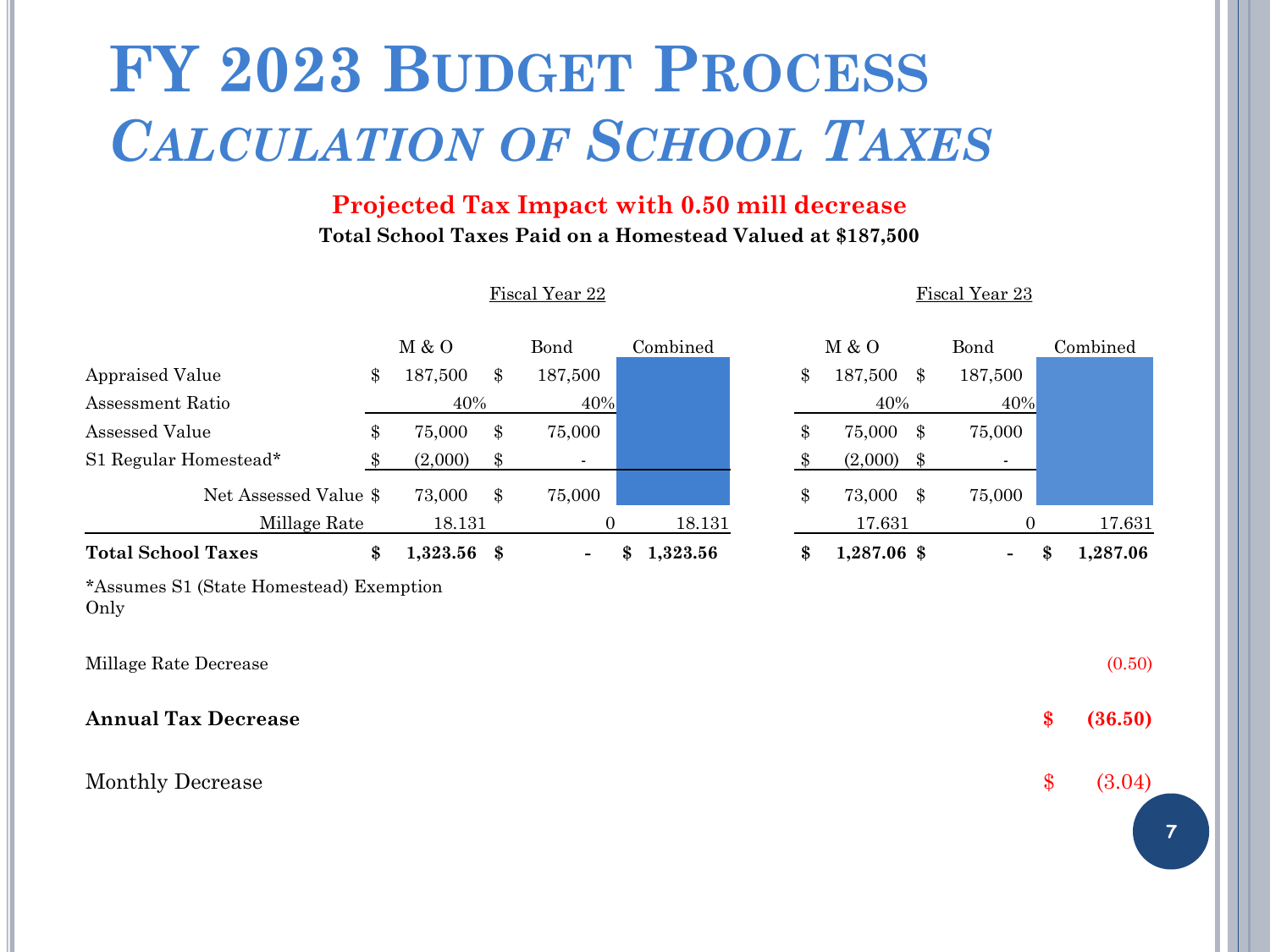#### *DID YOUR PROPERTY VALUE INCREASE? YES CURRENT BILL AT 18.131 MILLS*

|              | <b>Account Number</b>       |                                | Acreage                                                                                                                                                                                                                                                                                                    | <b>Tax Dist</b>            | <b>Covenant Year</b> | Homestead                       |
|--------------|-----------------------------|--------------------------------|------------------------------------------------------------------------------------------------------------------------------------------------------------------------------------------------------------------------------------------------------------------------------------------------------------|----------------------------|----------------------|---------------------------------|
|              |                             | 20022 030CC                    | 0.24                                                                                                                                                                                                                                                                                                       | Savannah                   |                      | <b>YES</b>                      |
|              | <b>Property Description</b> | R - Residential Property       |                                                                                                                                                                                                                                                                                                            |                            |                      |                                 |
| B            | <b>Property Address</b>     | 2080 BULL STREET 31404         |                                                                                                                                                                                                                                                                                                            |                            |                      |                                 |
|              |                             | <b>Taxpayer Returned Value</b> | Pervious Year Fair Market Val Current Year Fair Market Value                                                                                                                                                                                                                                               |                            |                      | <b>Current Year Other Value</b> |
|              | 100% Appraised Value        |                                | 150,600                                                                                                                                                                                                                                                                                                    |                            | 188,600              | 79,000                          |
|              | 40% Assessed Value          |                                | 60,240                                                                                                                                                                                                                                                                                                     |                            | 75,440               | 31,600                          |
|              |                             |                                | <b>Reasons for assessment Notice</b>                                                                                                                                                                                                                                                                       |                            |                      |                                 |
|              | Revaluation of Property     |                                |                                                                                                                                                                                                                                                                                                            |                            |                      |                                 |
|              | exemptions.                 |                                | The estimate of your ad valorem tax bill for the current year is based on the previous or most applicable year's net millage rate and the fair market<br>value contained in this notice. The actual tax bill you receive may be more or less than this estimate This estimate may not include all eligible |                            |                      |                                 |
|              | <b>Taxing Authority</b>     | <b>Other Exempt</b>            | <b>Homestead Exempt</b>                                                                                                                                                                                                                                                                                    | <b>Net Taxable</b>         | <b>Millage</b>       | <b>Estimated Tax</b>            |
|              | County M&O                  |                                | 55,840                                                                                                                                                                                                                                                                                                     | 19,600                     | 0.011543             | 226.24                          |
|              | County School M&O           |                                | 25,158                                                                                                                                                                                                                                                                                                     | 50,282                     | 0.018131             | 911.66                          |
|              | Transit                     |                                | 55,840                                                                                                                                                                                                                                                                                                     | 19,600                     | 0.001150             | 22.54                           |
|              | Savannah M&O                |                                | 23,158                                                                                                                                                                                                                                                                                                     | 52,282                     | 0.012739             | 666.02                          |
| $\mathsf{C}$ | <b>State Tax</b>            |                                | 2,000                                                                                                                                                                                                                                                                                                      | 73,440                     | 0.000000             | 0.00                            |
|              |                             |                                |                                                                                                                                                                                                                                                                                                            |                            |                      |                                 |
|              |                             |                                |                                                                                                                                                                                                                                                                                                            | <b>Total Estimated Tax</b> |                      | 1,826.47                        |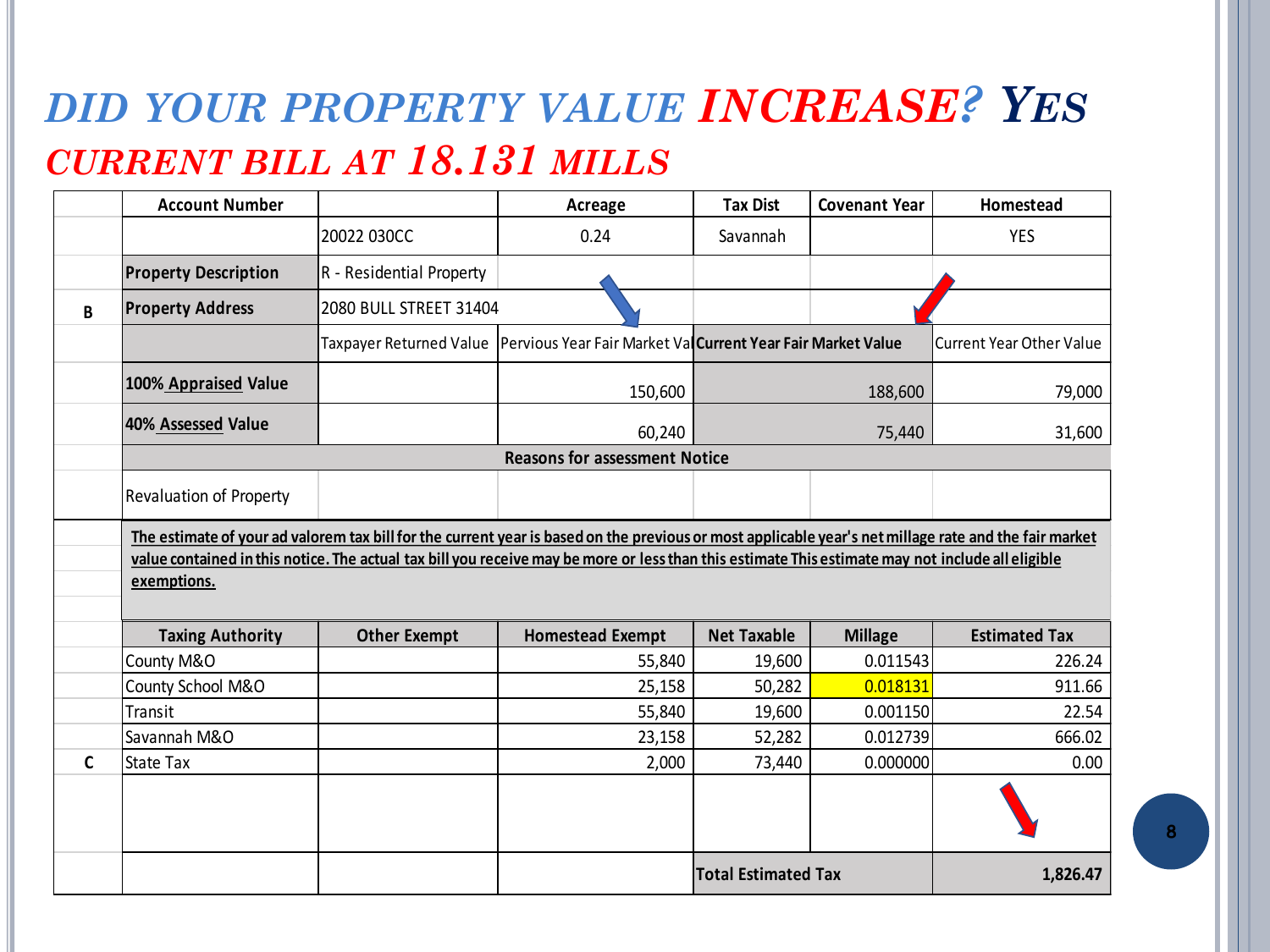### *DID YOUR PROPERTY VALUE INCREASE? YES CURRENT BILL AT 17.631 MILLS*

|   | <b>Account Number</b>          |                          | Acreage                                                                                                                                           | <b>Tax Dist</b>                       | <b>Covenant Year</b> | Homestead                       |
|---|--------------------------------|--------------------------|---------------------------------------------------------------------------------------------------------------------------------------------------|---------------------------------------|----------------------|---------------------------------|
|   |                                | 20022 030CC              | 0.24                                                                                                                                              | Savannah                              |                      | <b>YES</b>                      |
|   | <b>Property Description</b>    | R - Residential Property |                                                                                                                                                   |                                       |                      |                                 |
| B | <b>Property Address</b>        | 2080 BULL STREET 31404   |                                                                                                                                                   |                                       |                      |                                 |
|   |                                | Taxpayer Returned Value  | Pervious Year Fair Market Value                                                                                                                   | <b>Current Year Fair Market Value</b> |                      | <b>Current Year Other Value</b> |
|   | 100% Appraised Value           |                          | 150,600                                                                                                                                           |                                       | 188,600              | 79,000                          |
|   | 40% Assessed Value             |                          | 60,240                                                                                                                                            |                                       | 75,440               | 31,600                          |
|   |                                |                          | <b>Reasons for assessment Notice</b>                                                                                                              |                                       |                      |                                 |
|   | <b>Revaluation of Property</b> |                          |                                                                                                                                                   |                                       |                      |                                 |
|   | exemptions.                    |                          | value contained in this notice. The actual tax bill you receive may be more or less than this estimate This estimate may not include all eligible |                                       |                      |                                 |
|   | <b>Taxing Authority</b>        | <b>Other Exempt</b>      | <b>Homestead Exempt</b>                                                                                                                           | <b>Net Taxable</b>                    | <b>Millage</b>       | <b>Estimated Tax</b>            |
|   | County M&O                     |                          | 55,840                                                                                                                                            | 19,600                                | 0.011543             | 226.24                          |
|   | County School M&O              |                          | 25,158                                                                                                                                            | 50,282                                | 0.017631             | 886.52                          |
|   | Transit                        |                          | 55,840                                                                                                                                            | 19,600                                | 0.001150             | 22.54                           |
|   | Savannah M&O                   |                          | 23,158                                                                                                                                            | 52,282                                | 0.012739             | 666.02                          |
| C | <b>State Tax</b>               |                          | 2,000                                                                                                                                             | 73,440                                | 0.000000             | 0.00                            |
|   |                                |                          |                                                                                                                                                   | <b>Total Estimated Tax</b>            |                      | 1,801.33                        |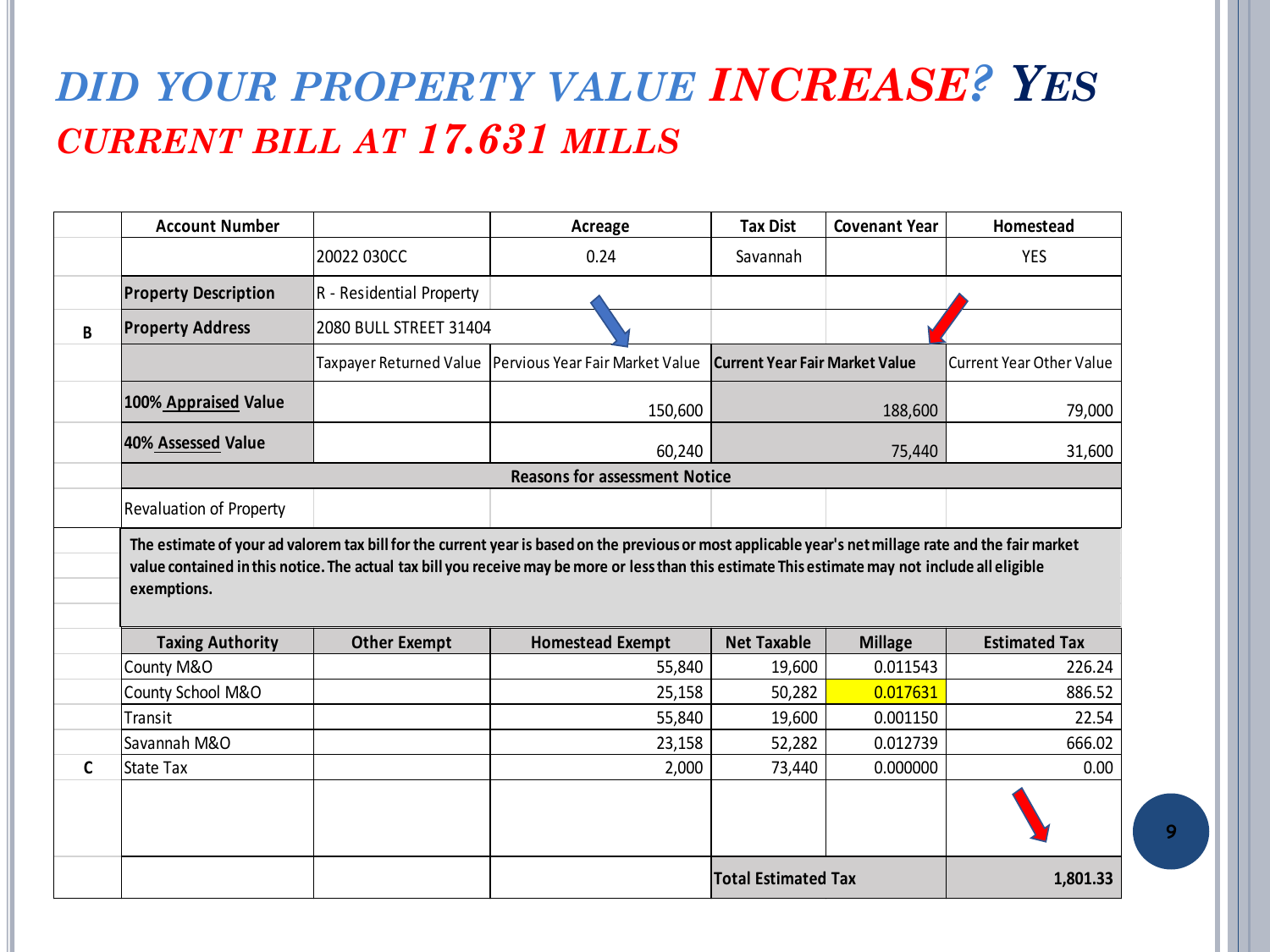#### *DID YOUR PROPERTY VALUE CHANGE? NO CURRENT BILL AT 18.131 MILLS*

|   | <b>Account Number</b>                  |                                | Acreage                                                                                                                                                                                                                                                                                                    | <b>Tax Dist</b>                       | <b>Covenant Year</b> | Homestead                |
|---|----------------------------------------|--------------------------------|------------------------------------------------------------------------------------------------------------------------------------------------------------------------------------------------------------------------------------------------------------------------------------------------------------|---------------------------------------|----------------------|--------------------------|
|   |                                        | 20022 030CC                    | 0.24                                                                                                                                                                                                                                                                                                       | Savannah                              |                      | <b>YES</b>               |
|   | <b>Property Description</b>            | R - Residential Property       |                                                                                                                                                                                                                                                                                                            |                                       |                      |                          |
| B | <b>Property Address</b>                | 2080 BULL STREET 31404         |                                                                                                                                                                                                                                                                                                            |                                       |                      |                          |
|   |                                        | <b>Taxpayer Returned Value</b> | Pervious Year Fair Market Value                                                                                                                                                                                                                                                                            | <b>Current Year Fair Market Value</b> |                      | Current Year Other Value |
|   | 100% Appraised Value                   |                                | 150,600                                                                                                                                                                                                                                                                                                    |                                       | 150,600              | 79,000                   |
|   | 40% Assessed Value                     |                                | 60,240                                                                                                                                                                                                                                                                                                     |                                       | 60,240               | 31,600                   |
|   |                                        |                                | <b>Reasons for assessment Notice</b>                                                                                                                                                                                                                                                                       |                                       |                      |                          |
|   |                                        |                                |                                                                                                                                                                                                                                                                                                            |                                       |                      |                          |
|   | Revaluation of Property<br>exemptions. |                                | The estimate of your ad valorem tax bill for the current year is based on the previous or most applicable year's net millage rate and the fair market<br>value contained in this notice. The actual tax bill you receive may be more or less than this estimate This estimate may not include all eligible |                                       |                      |                          |
|   |                                        |                                |                                                                                                                                                                                                                                                                                                            |                                       |                      |                          |
|   | <b>Taxing Authority</b>                | <b>Other Exempt</b>            | <b>Homestead Exempt</b>                                                                                                                                                                                                                                                                                    | <b>Net Taxable</b>                    | <b>Millage</b>       | <b>Estimated Tax</b>     |
|   | County M&O                             |                                | 55,840                                                                                                                                                                                                                                                                                                     | 4,400                                 | 0.011543             | 50.79                    |
|   | County School M&O                      |                                | 25,158                                                                                                                                                                                                                                                                                                     | 35,082                                | 0.018131             | 636.07                   |
|   | Transit<br>Savannah M&O                |                                | 55,840<br>23,158                                                                                                                                                                                                                                                                                           | 4,400<br>37,082                       | 0.001150<br>0.012739 | 5.06<br>472.39           |
| C | State Tax                              |                                | 2,000                                                                                                                                                                                                                                                                                                      | 58,240                                | 0.000000             | 0.00                     |
|   |                                        |                                |                                                                                                                                                                                                                                                                                                            |                                       |                      |                          |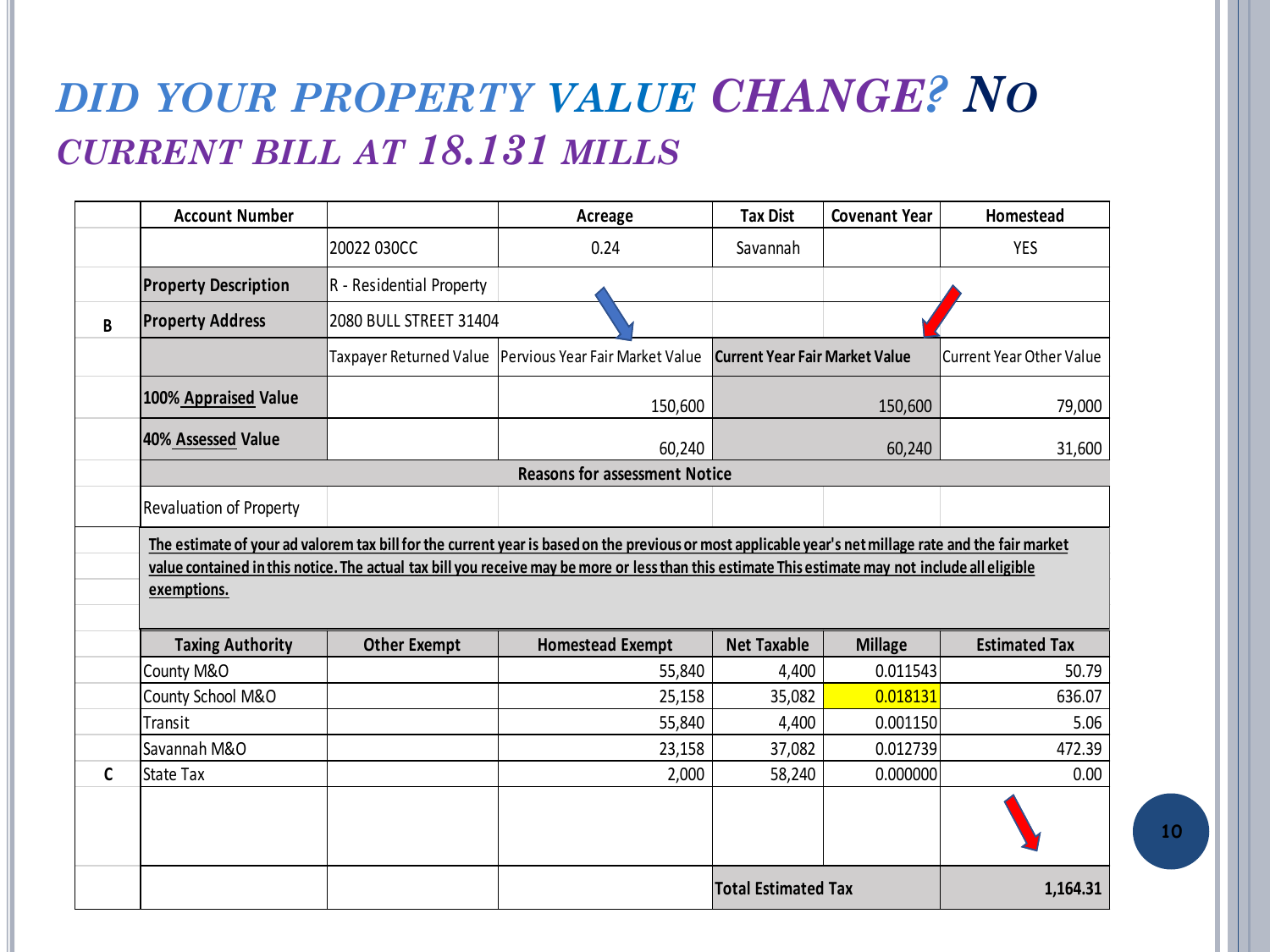#### *DID YOUR PROPERTY VALUE CHANGE? NO CURRENT BILL AT 17.631 MILLS*

|              | <b>Account Number</b>          |                          | Acreage                                                   | <b>Tax Dist</b>                       | <b>Covenant Year</b> | Homestead                       |
|--------------|--------------------------------|--------------------------|-----------------------------------------------------------|---------------------------------------|----------------------|---------------------------------|
|              |                                | 20022 030CC              | 0.24                                                      | Savannah                              |                      | <b>YES</b>                      |
|              | <b>Property Description</b>    | R - Residential Property |                                                           |                                       |                      |                                 |
| B            | <b>Property Address</b>        | 2080 BULL STREET 31404   |                                                           |                                       |                      |                                 |
|              |                                |                          | Taxpayer Returned Value   Pervious Year Fair Market Value | <b>Current Year Fair Market Value</b> |                      | <b>Current Year Other Value</b> |
|              | 100% Appraised Value           |                          | 150,600                                                   |                                       | 150,600              | 79,000                          |
|              | 40% Assessed Value             |                          | 60,240                                                    |                                       | 60,240               | 31,600                          |
|              |                                |                          | <b>Reasons for assessment Notice</b>                      |                                       |                      |                                 |
|              | <b>Revaluation of Property</b> |                          |                                                           |                                       |                      |                                 |
|              | <b>Taxing Authority</b>        | <b>Other Exempt</b>      | <b>Homestead Exempt</b>                                   | <b>Net Taxable</b>                    | <b>Millage</b>       | <b>Estimated Tax</b>            |
|              | County M&O                     |                          | 55,840                                                    | 4,400                                 | 0.011543             | 50.79                           |
|              | County School M&O              |                          | 25,158                                                    | 35,082                                | 0.017631             | 618.53                          |
|              | Transit                        |                          | 55,840                                                    | 4,400                                 | 0.001150             |                                 |
|              | Savannah M&O                   |                          | 23,158                                                    | 37,082                                | 0.012739             | 5.06                            |
|              |                                |                          |                                                           |                                       |                      | 472.39                          |
| $\mathsf{C}$ | <b>State Tax</b>               |                          | 2,000                                                     | 58,240                                | 0.000000             | 0.00                            |
|              |                                |                          |                                                           |                                       |                      |                                 |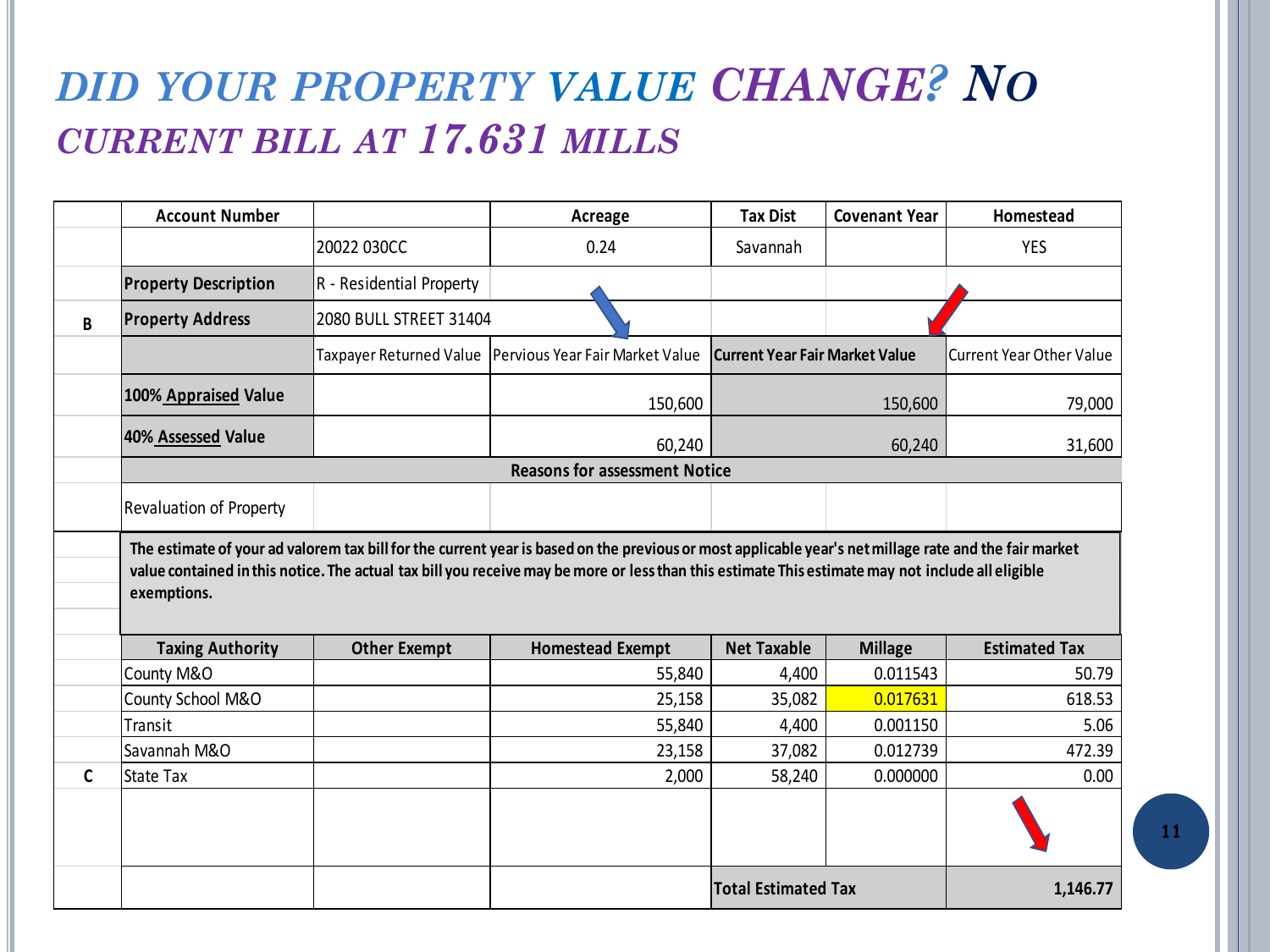### *DID YOUR PROPERTY VALUE DECREASE? YES CURRENT BILL AT 18.131 MILLS*

|              | <b>Account Number</b>       |                          | Acreage                                                                                                                                               | <b>Tax Dist</b>    | <b>Covenant Year</b> | Homestead                |
|--------------|-----------------------------|--------------------------|-------------------------------------------------------------------------------------------------------------------------------------------------------|--------------------|----------------------|--------------------------|
|              |                             | 20022 030CC              | 0.24                                                                                                                                                  | Savannah           |                      | <b>YES</b>               |
|              | <b>Property Description</b> | R - Residential Property |                                                                                                                                                       |                    |                      |                          |
| B            | <b>Property Address</b>     | 2080 BULL STREET 31404   |                                                                                                                                                       |                    |                      |                          |
|              |                             |                          | Taxpayer Returned Value   Pervious Year Fair Market Value   Current Year Fair Market Value                                                            |                    |                      | Current Year Other Value |
|              | 100% Appraised Value        |                          | 150,600                                                                                                                                               |                    | 140,000              | 79,000                   |
|              | 40% Assessed Value          |                          | 60,240                                                                                                                                                |                    | 56,000               | 31,600                   |
|              |                             |                          | <b>Reasons for assessment Notice</b>                                                                                                                  |                    |                      |                          |
|              | Revaluation of Property     |                          |                                                                                                                                                       |                    |                      |                          |
|              |                             |                          | The estimate of your ad valorem tax bill for the current year is based on the previous or most applicable year's net millage rate and the fair market |                    |                      |                          |
|              |                             |                          | value contained in this notice. The actual tax bill you receive may be more or less than this estimate This estimate may not include all eligible     |                    |                      |                          |
|              | exemptions.                 |                          |                                                                                                                                                       |                    |                      |                          |
|              | <b>Taxing Authority</b>     | <b>Other Exempt</b>      | <b>Homestead Exempt</b>                                                                                                                               | <b>Net Taxable</b> |                      |                          |
|              |                             |                          |                                                                                                                                                       |                    | <b>Millage</b>       | <b>Estimated Tax</b>     |
|              | County M&O                  |                          | 55,840                                                                                                                                                | 160                | 0.011543             | 1.85                     |
|              | County School M&O           |                          | 25,158                                                                                                                                                | 30,842             | 0.018131             | 559.20                   |
|              | Transit                     |                          | 55,840                                                                                                                                                | 160                | 0.001150             | 0.18                     |
|              | Savannah M&O                |                          | 23,158                                                                                                                                                | 32,842             | 0.012739             | 418.37                   |
| $\mathsf{C}$ | <b>State Tax</b>            |                          | 2,000                                                                                                                                                 | 54,000             | 0.000000             | 0.00                     |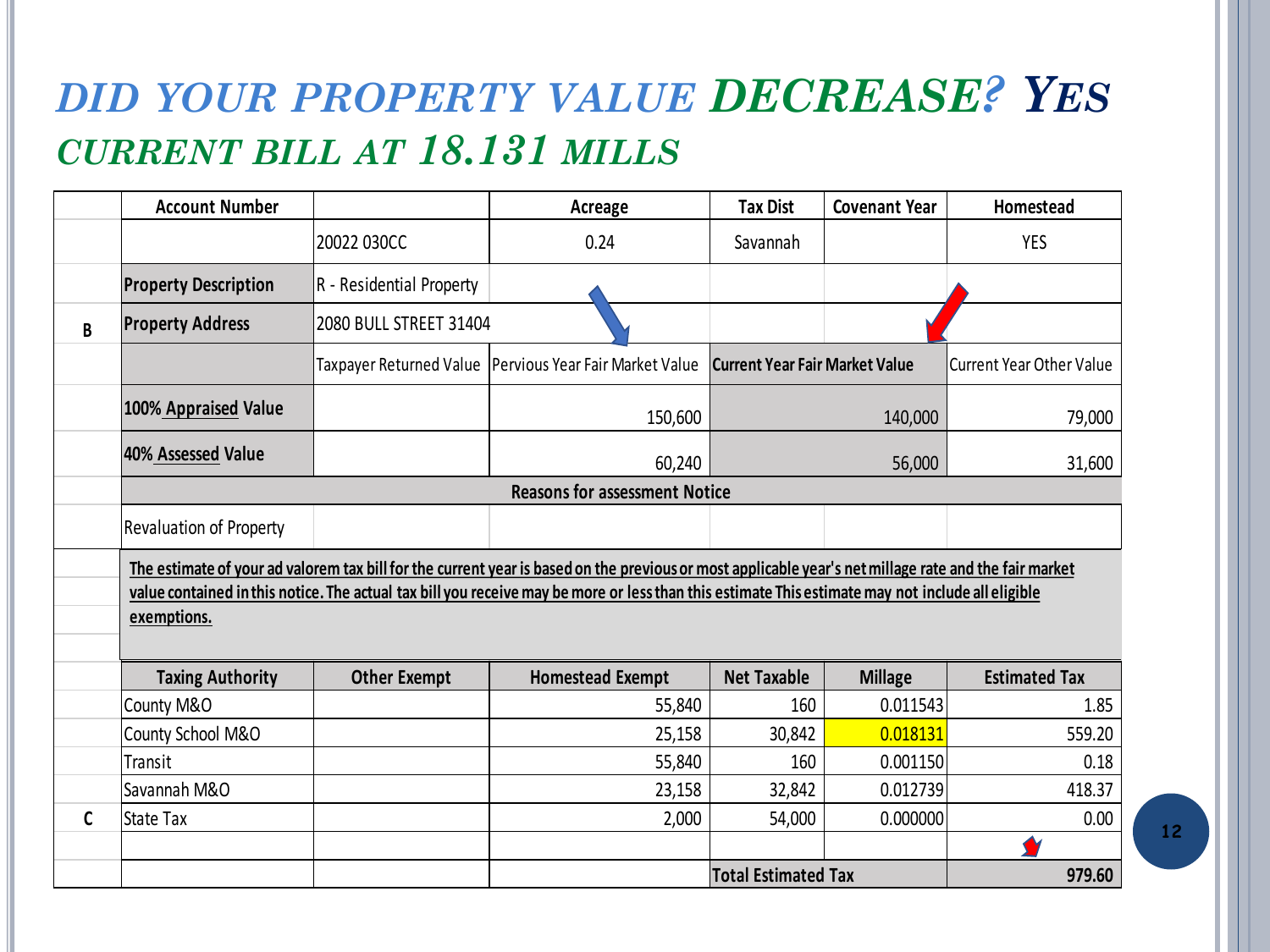#### *DID YOUR PROPERTY VALUE DECREASE? YES CURRENT BILL AT 17.631 MILLS*

|   | <b>Account Number</b>                           |                          | Acreage                                                                                                                                                                                                                                                                                           | <b>Tax Dist</b>    | <b>Covenant Year</b> | Homestead                |
|---|-------------------------------------------------|--------------------------|---------------------------------------------------------------------------------------------------------------------------------------------------------------------------------------------------------------------------------------------------------------------------------------------------|--------------------|----------------------|--------------------------|
|   |                                                 | 20022 030CC              | 0.24                                                                                                                                                                                                                                                                                              | Savannah           |                      | <b>YES</b>               |
|   | <b>Property Description</b>                     | R - Residential Property |                                                                                                                                                                                                                                                                                                   |                    |                      |                          |
| B | <b>Property Address</b>                         | 2080 BULL STREET 31404   |                                                                                                                                                                                                                                                                                                   |                    |                      |                          |
|   |                                                 | Taxpayer Returned Value  | Pervious Year Fair Market Va Current Year Fair Market Value                                                                                                                                                                                                                                       |                    |                      | Current Year Other Value |
|   | 100% Appraised Value                            |                          | 150,600                                                                                                                                                                                                                                                                                           |                    | 140,000              | 79,000                   |
|   | 40% Assessed Value                              |                          | 60,240                                                                                                                                                                                                                                                                                            |                    | 56,000               | 31,600                   |
|   |                                                 |                          | <b>Reasons for assessment Notice</b>                                                                                                                                                                                                                                                              |                    |                      |                          |
|   |                                                 |                          |                                                                                                                                                                                                                                                                                                   |                    |                      |                          |
|   | Revaluation of Property<br>eligible exemptions. |                          | The estimate of your ad valorem tax bill for the current year is based on the previous or most applicable year's net millage rate and the fair<br>market value contained in this notice. The actual tax bill you receive may be more or less than this estimate This estimate may not include all |                    |                      |                          |
|   |                                                 |                          |                                                                                                                                                                                                                                                                                                   |                    |                      |                          |
|   | <b>Taxing Authority</b>                         | <b>Other Exempt</b>      | <b>Homestead Exempt</b>                                                                                                                                                                                                                                                                           | <b>Net Taxable</b> | <b>Millage</b>       | <b>Estimated Tax</b>     |
|   | County M&O                                      |                          | 55,840                                                                                                                                                                                                                                                                                            | 160                | 0.011543             | 1.85                     |
|   | County School M&O                               |                          | 25,158                                                                                                                                                                                                                                                                                            | 30,842             | 0.017631             | 543.78                   |
|   | Transit<br>Savannah M&O                         |                          | 55,840<br>23,158                                                                                                                                                                                                                                                                                  | 160<br>32,842      | 0.001150<br>0.012739 | 0.18<br>418.37           |
| C | State Tax                                       |                          | 2,000                                                                                                                                                                                                                                                                                             | 54,000             | 0.000000             | 0.00                     |
|   |                                                 |                          |                                                                                                                                                                                                                                                                                                   |                    |                      |                          |
|   |                                                 |                          |                                                                                                                                                                                                                                                                                                   |                    |                      |                          |